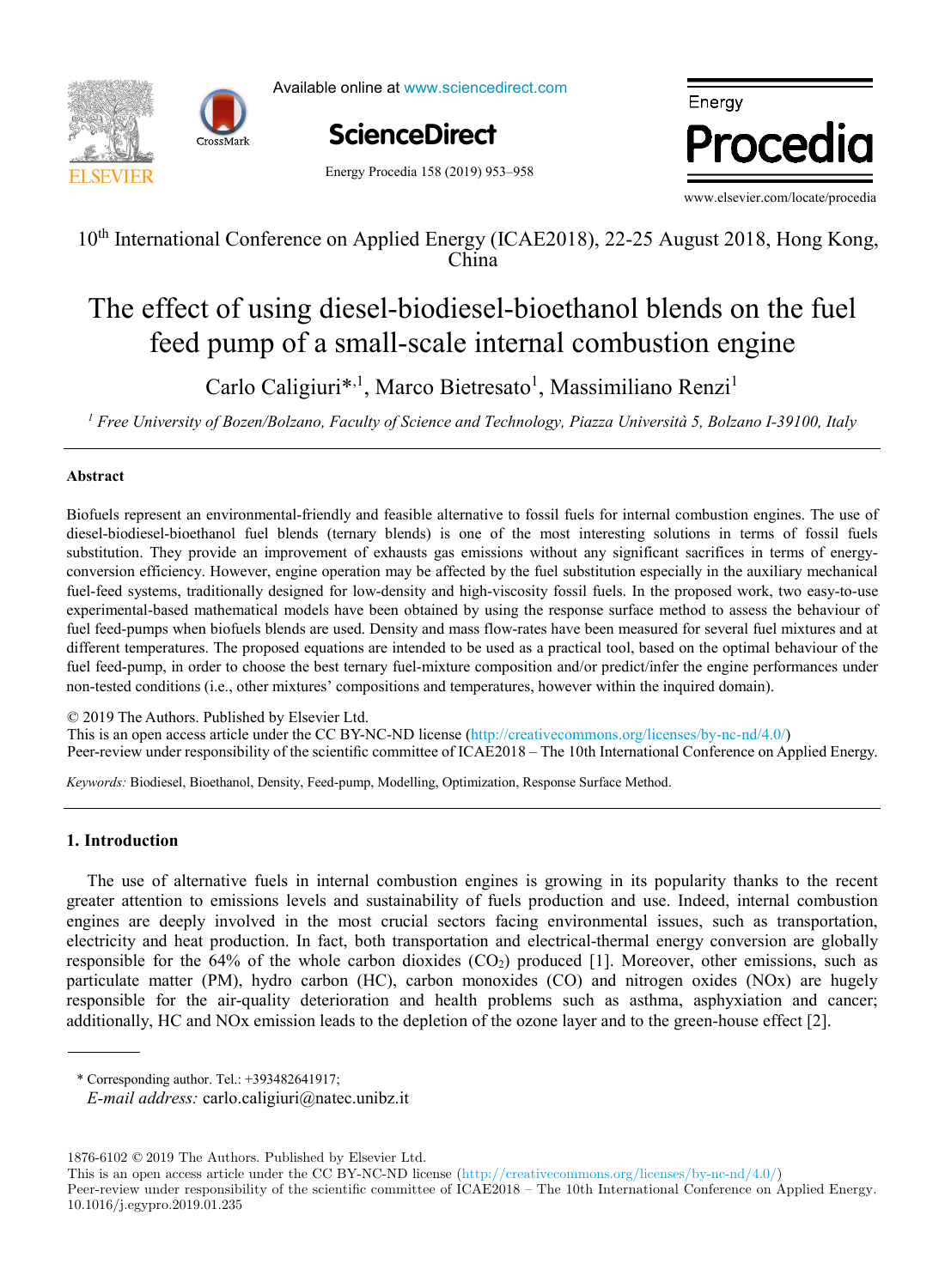Gasoline and diesel oil are the two main fuels satisfying the energy demand needed for transportation and smallscale energy conversion. As supported by many independent institutions [3,4], conventional oil production may face soon a decline due to lower availability and environmental limitations [5]. Additional future demand needs to be met by the exploitation of unconventional resources, which can lead to an increase of the price of petroleum-derived fuels [5]. Hence, unstable prices, the rapid reduction of fossil fuels reserves and the introduction of tighter emissions regulations are pushing researchers to enhance the chances of petro-fuels alternatives to be used in existing internal combustion engines. In this framework, biodiesel represents the strongest petro-diesel alternative on today's market for compression ignition engines. Biodiesel is mainly produced by a trans-esterification reaction from feedstock of different origins in presence of alcohol. This transformation technology is well-known and it has been used for more than one hundred years to extract glycerine from edible oils, giving methyl-ester (known as biodiesel) as a byproduct [6]. Biodiesel is biodegradable, non-toxic, has a low-emission profile especially in terms of particulate matters, can be used in compression ignition engines without major modifications and is a renewable resource [7]. Due to its higher oxygen-concentration ratios, higher  $NO<sub>X</sub>$  emissions [8] have to be considered as one of the main cons of the use of biodiesel in compression ignition engines [9]. Other possible causes of the higher  $NO<sub>X</sub>$  formation are connected to the variation of the physical properties of the fuel, such as its density, its viscosity and bulk modulus. The response of the fuel injection system can be affected by these characteristics, involving a variation of the injection timing and mixture formation. A possible solution is to add a supplementary additive that, once mixed with biodiesel, allows to enhance the overall emission characteristics of the fuel mix without affecting significantly the engine performances [9]. In this regard, alcohol fuels have been adopted as a supplementary fuel-component with positive effects on  $\overline{NOx}$  emissions, as well as on PM [10]. On the other hand, the use of methyl-ester in diesel engines brings in problems like: carbon deposition, engine oil degradation, injector coking, corrosion, cold filter plugging and elastomeric compatibility [11]. Other important issues that must be assessed are the different lubrication characteristics of biodiesel in the fuel pump and the cooling effect on the injector [12]. However, proper fuel characteristics and flow rates must be granted whatever the fuelling.

The aim of the proposed work is to investigate some of the effects that biodiesel and bioethanol have in the operation of small compression ignition engines. In particular, the possible limitations on the fuel feed systems are assessed with specific regard to the effect of the variation of the fuel density and its temperature. This affects not only the combustion, the emissions and the engine output, but also the behaviour of auxiliary systems, with particular reference to the fuel pump. Due to the variation of the composition, the physical and fluid-dynamic characteristics of the fuel (mainly density and viscosity) might vary significantly, thus affecting the effective capability of the fuel pump and the fuel injection system to feed correctly the engine. Moreover, the fuel has also a lubricating effect on the fuel pump and a cooling effect on the injector and this is crucial for the long-term reliability of the engine. All these factors can be an issue, especially in small-scale engines that use mechanical volumetric fuel feed-pumps. Therefore, practical and simple relations to assess the correlations and the operative limitations in the use of alternative fuels are presented in this work to support and increase the share of biofuels in the use of ICEs.

#### **2. Materials and methods**

As the composition and the operative temperature of the fuel might change significantly depending on the share of alternative fuels in the considered mix, the evaluation of the fuel mixes' density is not straightforward; by varying the operating temperatures and the mixes compositions, the flow rate fuelling the engine might change, thus reducing the applicability of alternative fuels. Indeed, the problems are of two types:

- the density values of the fuel mixes components at the reference temperatures are generally not declared by the producers; even if they can be calculated quite simply by performing some lab experiments on samples of these biofuels, there could be practical difficulties of stabilizing thermally the fuel samples (this operation requires proper equipment);
- the equation representing the biofuels' volumetric expansion (or the volumetric-expansion coefficient, in case of a linear formulation of this equation) is completely unknown; even if this equation has a polynomial formulation, the deduction of the equation's coefficients requires many measurements of the density at different temperatures (at least a number of measures equal to the number of coefficients +1).

Another problem concerns the mass flow rate used by the engine: at a first sight, this quantity can have very different trends, strongly influenced by the biofuels blends' composition. Indeed, when analysing the data recorded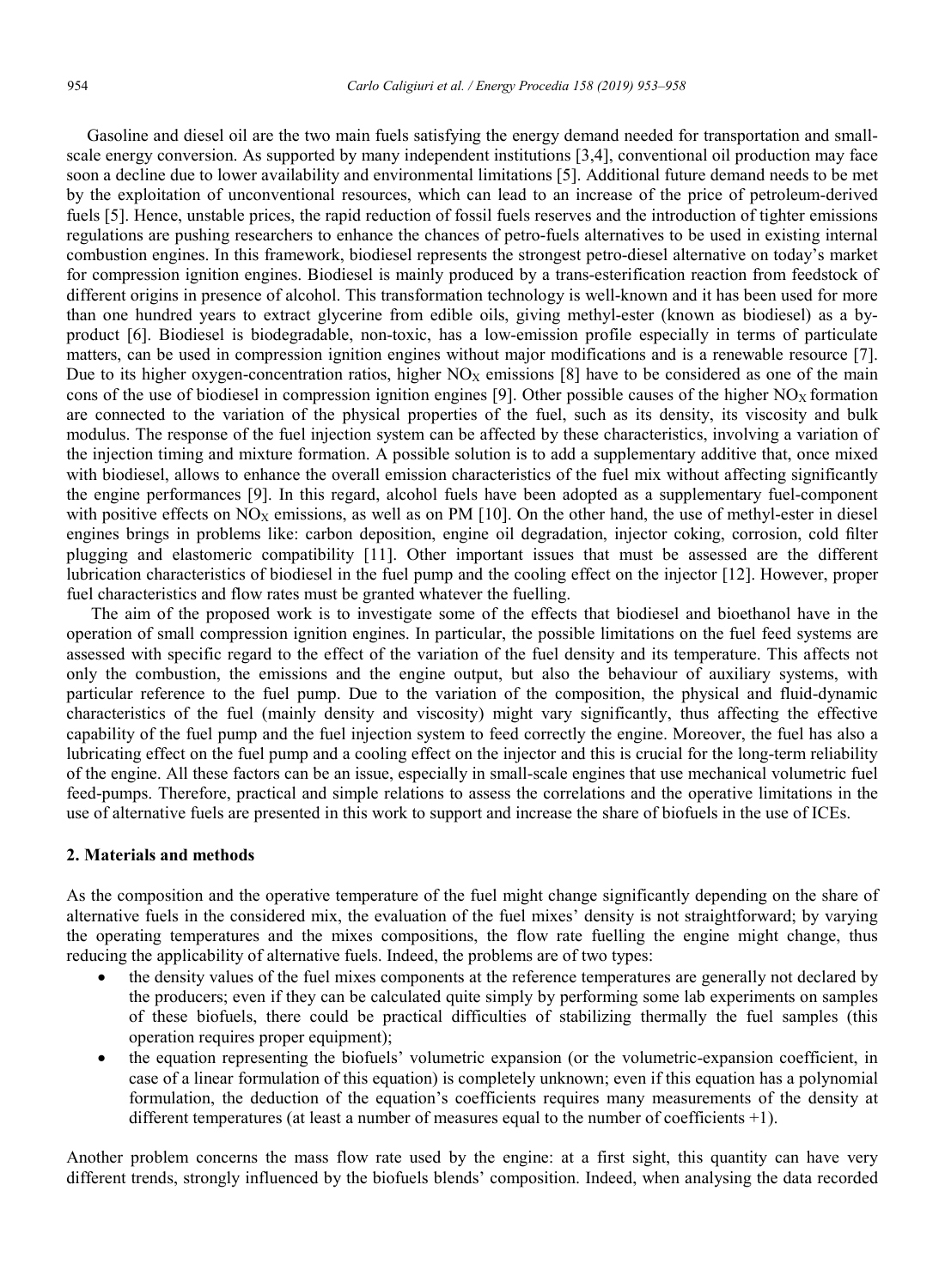in the tests, it is impossible to isolate the effective contribution of the density and, above all, of the blend viscosity, absolutely unknown without proper equipment and a thermostatic unit capable to reproduce all the situations happened experimentally. This fact has prevented to find a unique form for the trend lines if not including all the possible influencing factors, which cannot be performed with a straightforward analysis and requires complex equipment. Therefore, fuel density, temperature and mass flow have been measured and monitored for several binary (Diesel – Biodiesel) and ternary (Diesel oil – Biodiesel – Bioethanol) fuel blends at different temperatures. The main characteristics of the used biodiesel are reported in Table 1. Tests have been performed on a 3.9-kW single-cylinder water-cooled diesel engine ("Farymann 15W430"), equipped with a low-pressure volumetric fuel feed-pump that takes the fuel directly from the tank. The engine operates at a fixed rotational speed (3000 rpm) and serves a genset for electric power production. Tests were performed at full load fuelling the engine with several diesel oil (D), biodiesel (B) and bioethanol (E) blends. From pure diesel oil (D100) to pure biodiesel (B100), three binary blends have been realized: B25 (25% B – 75% D), B50 (50% B – 50% D) and B75 (75% B – 25% D). Bioethanol substitution has been introduced in the following blends: B0E3 (0% B – 97% D – 3% E), B25E3 (25% B) – 72% D – 3% E), B50E3 (50% B – 74% D – 3% E), B75E3 (75% B – 22% D – 3% E), B97E3 (97% B – 0% D – 3% E). A Coriolis fuel mass flow meter ("Sitrans MASS 2100", with an accuracy equal to 0.1%) has been used to monitor the fuel flow rate and the density. Tests were repeated for different fuel temperature values ranging from 16.79 °C to 30.60 °C. Table 2 reports the experimental results obtained during the test campaign for the aforementioned fuel mixtures at different operating temperatures. It is worth to notice that the fuel flow rate of the volumetric feed pump strongly varies with the fuel composition and the temperature, highlighting that applicability limitations or issues in the fuel feed system might occur. These data are then used to carry on a statistical analysis to extend and generalize the obtained results.

Table 1 - Main properties of the biodiesel used in the tests

| <b>Biodiesel Properties</b>                    |           | Test               | <b>Biodiesel Properties</b> |              | <b>Test</b>         |
|------------------------------------------------|-----------|--------------------|-----------------------------|--------------|---------------------|
| Ester content $[% \text{ m/m}]$                | 98.5      | EN 14103           | Flash point $[°C]$          | $>160^\circ$ | <b>EN ISO 3679</b>  |
| Density at $15^{\circ}$ C [kg/m <sup>3</sup> ] | 883.1     | EN ISO 3675        | Cetane number [-]           | >51          | <b>EN ISO 5165</b>  |
| Viscosity at $40^{\circ}$ [mm <sup>2</sup> /s] | $41 - 47$ | <b>EN ISO 3104</b> | Water content [mg/kg]       | 210          | <b>EN ISO 12937</b> |

Table 2 - Experimental measurements regarding the used fuels (D100, B25, B75, B25E3, B75E3, B97E3)

| <b>Denomination</b><br>of the mixture | $D / \mathcal{U}$ | $B / \mathcal{C}$ | $E[\%]$  | Temp $\int C$ ] | Density $\lceil \text{kg/m}^3 \rceil$ | Mass flow $[g/s]$ |
|---------------------------------------|-------------------|-------------------|----------|-----------------|---------------------------------------|-------------------|
| D100                                  | 100               | $\theta$          | $\theta$ | 21.02           | 824                                   | 1.88              |
| D100                                  | 100               | $\theta$          | $\theta$ | 27.10           | 819                                   | 1.95              |
| B25                                   | 75                | 25                | $\theta$ | 21.23           | 829                                   | 1.85              |
| B25                                   | 75                | 25                | $\theta$ | 27.30           | 824                                   | 1.98              |
| <i>B</i> 75                           | 25                | 75                | $\theta$ | 20.74           | 856                                   | 1.60              |
| <b>B75</b>                            | 25                | 75                | $\theta$ | 26.34           | 851                                   | 1.73              |
| B25E3                                 | 72                | 25                | 3        | 21.37           | 827                                   | 1.62              |
| B25E3                                 | 72                | 25                | 3        | 26.15           | 824                                   | 1.33              |
| B73E3                                 | 22                | 75                | 3        | 20.44           | 856                                   | 1.67              |
| <b>B75E3</b>                          | 22                | 75                | 3        | 26.20           | 852                                   | 1.51              |
| <b>B97E3</b>                          | $\theta$          | 97                | 3        | 21.12           | 867                                   | 1.45              |
| <b>B97E3</b>                          | $\theta$          | 97                | 3        | 27.28           | 863                                   | 1.54              |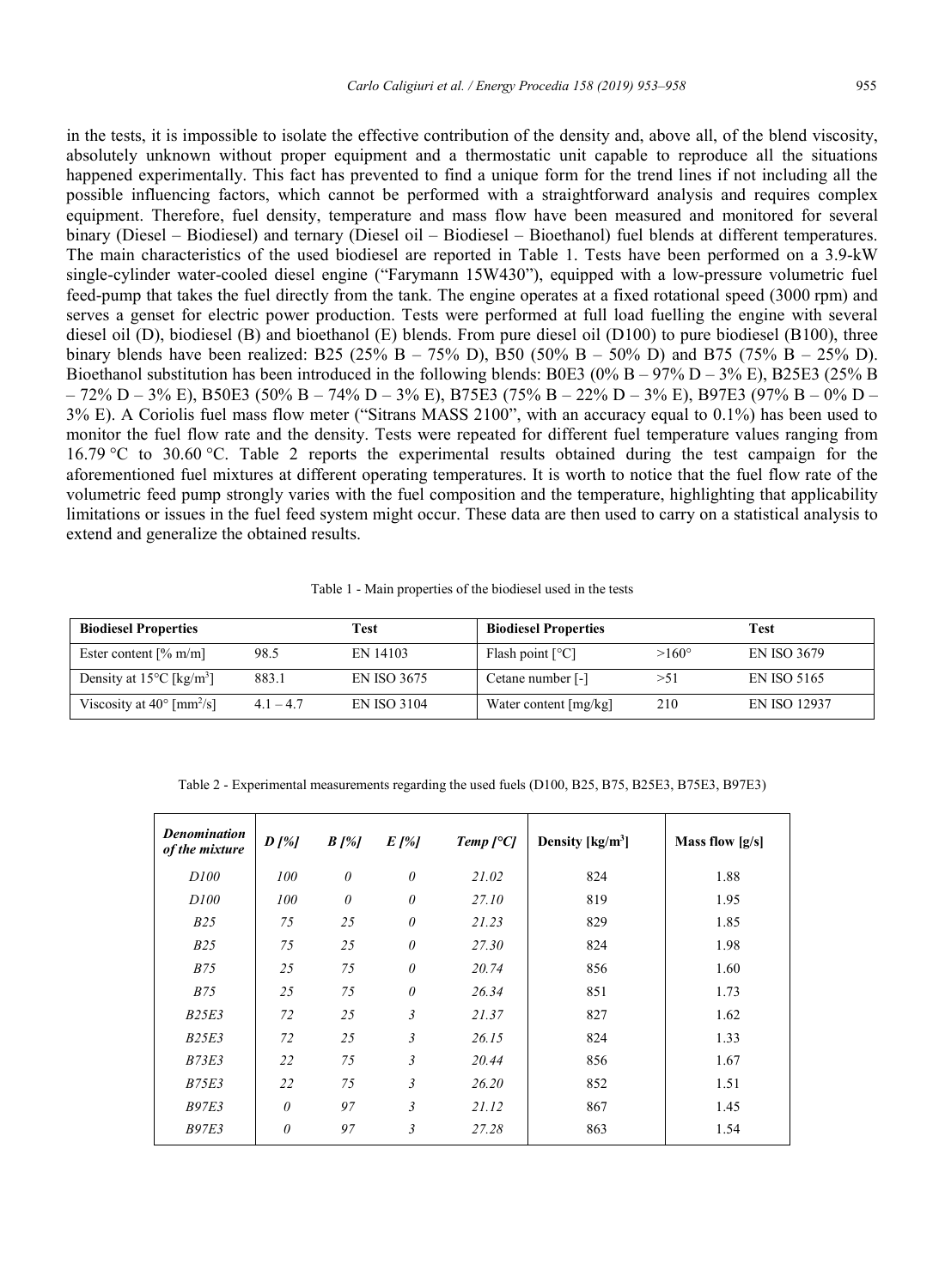### *2.1. The response surface methodology*

In order to assess and overcome the limitations evidenced in the previous paragraph, a very practical but effective methodology, based on a statistical analysis, was adopted. Specifically, for each of the above-mentioned quantities, an interpolating function was derived to estimate the value of the independent variables (here: the density  $\rho$  and the mass flowrate *m*) by using the dependent variables values. From a formal point of view, the final formulation (and hence, the relations among the quantities) is completely independent from the physics of the represented process, being mainly oriented to obtain numerically-acceptable results within the validity domain and, therefore, a reliable prediction-capability. All the collected data, concerning the composition of the fuel mixes and the temperature, have been elaborated statistically. After an Analysis of Variance (ANOVA) test, aimed at evidencing the parameters of influence (*factors*) on the above-indicated quantity (*response*), a subsequent application of the Response Surface Methodology (RSM) allowed to calculate the regression function coefficients that describe the effects of the statistically-significant independent variables on the response. The RSM, differently from other mathematical tools such as artificial neural networks [13], is a very effective numerical tool that allows calculating, from a set of input data, an explicit polynomial regression-function that is the best approximation, in a limited validity domain, of the real function governing the phenomenon under study [14–18]. The proposed function for both the inquired responses is bilinear with interaction terms (i.e., a "2-FI model"). Higher-degree models could not be used in the present case, due to the possible occurrence of the aliasing phenomenon. In particular, the effect of the following numerical factors on the above-mentioned responses has been inquired (Figure 1):

- the gross volumetric composition of the fuel mix, in term of percentage parts of the three-base fuelcomponents (numerical factors controllable by the experimenters; both diesel oil and biodiesel range from 0 to 100 %, bioethanol can assume only two possible values: 0 % or 3 %);
- the temperature *T* of the considered fuel-mix (numerical factor consequent to the operational mode of the engine; values ranging from 16.79 to 30.60 °C, according to the measurements).



Figure 1 – Variables considered in the assessment of the physical properties of the fuel mixes.

The following paragraphs show the regression model resulting from the systematic backward elimination of notsignificant terms (one by one) operated by the software beginning from the least significant term as resulting from the ANOVA.

## **3. Results and discussion**

The following equation has been obtained applying RSM to predict fuel mixtures density values using experimental measurements:

$$
\rho \left[ kg / m^3 \right] = 8.3775 \cdot 10^2 - 8.1750 \cdot 10^{1} \cdot T \left[ {}^{\circ}C \right] + 4.7057 \cdot 10^{1} \cdot B \left[ {}^{\circ} \right] - 1.4491 \cdot 10^{0} \left[ {}^{\circ} \right] + 1.9059 \cdot 10^{2} \cdot B \left[ {}^{\circ} \right] \cdot E \left[ {}^{\circ} \right] \tag{1}
$$

The predictive capability of this model is very high:  $R^2$  is equal to 0.9857 and the Adjusted  $R^2$  is 0.9845. Similarly, an equation based on a complete 2FI-model able to predict mass flow rates is proposed: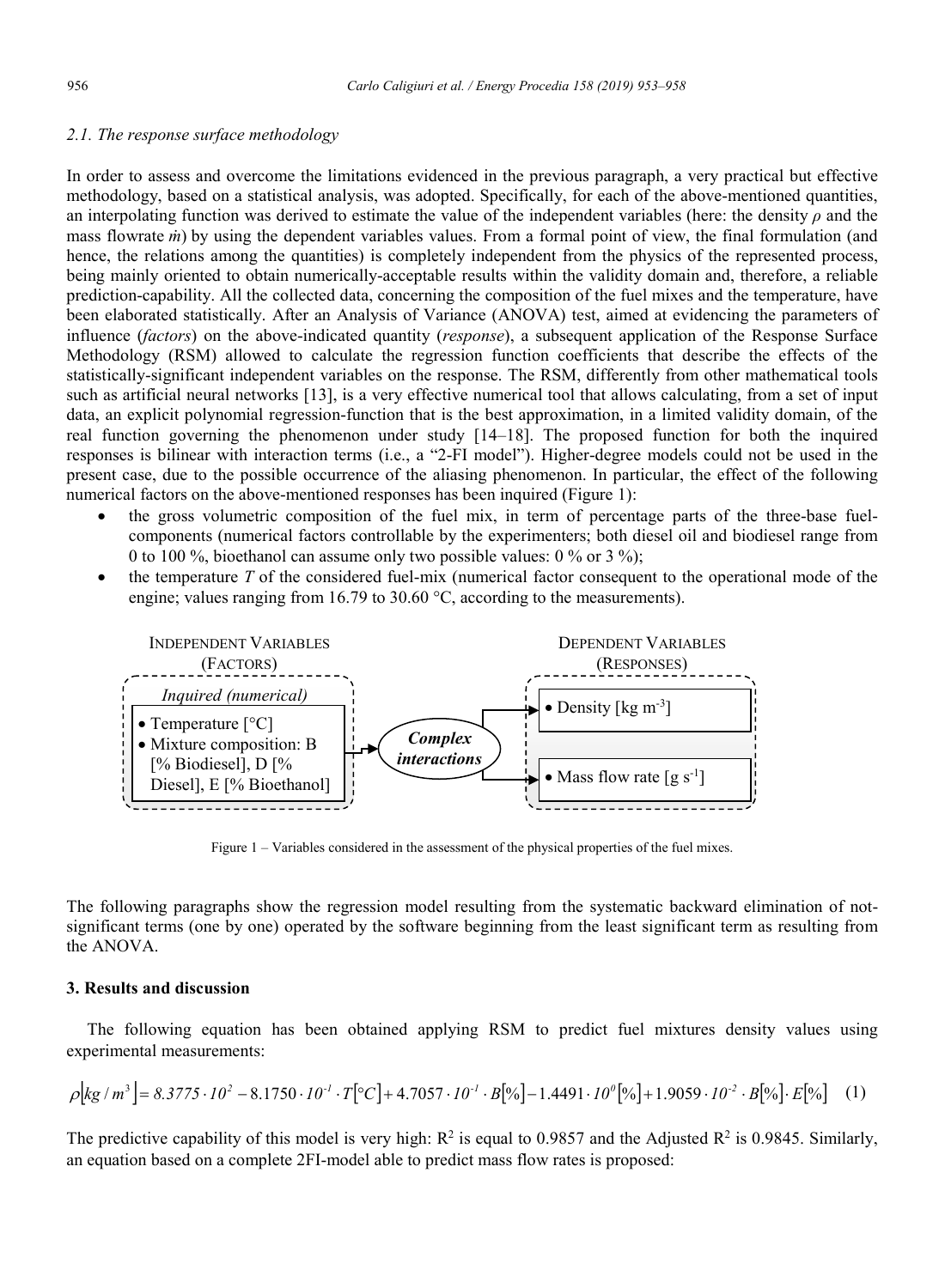$$
\dot{m}[g/s] = 1.7232 \cdot 10^{0} + 8.6526 \cdot 10^{-3} \cdot T[\text{°}C] - 8.5323 \cdot 10^{-3} \cdot B[\text{°}6] + 1.5189 \cdot 10^{-1} \cdot E[\text{°}6] + 2.3014 \cdot 10^{-4} \cdot T[\text{°}C] \cdot B[\text{°}6] - 1.0902 \cdot 10^{-2} \cdot T[\text{°}C] \cdot E[\text{°}6] + 6.5806 \cdot 10^{-4} \cdot B[\text{°}6] \cdot E[\text{°}6]
$$
\n(2)

Also in this last case, the predictive capability is quite high: the  $R^2$  value is equal to 0.8220 while the Adjusted  $R^2$  is equal to 0.7886. Equation (1) shows that the biodiesel raises the fuel mix density, while bioethanol has a positive or negative contribution according to the percentage of biodiesel in the fuel mix, evidenced also by the first (partial) derivatives of the numerical model with respect to biodiesel (eq. 3.a, always positive) or bioethanol (eq. 3.b positive if *B*>76%).

(a) 
$$
\frac{\partial}{\partial B[\%]} \{\rho [kg/m^3] \} = +4.7057 \cdot 10^{-1} + 1.9059 \cdot 10^{-2} \cdot E[\%]
$$
  
\n(b) 
$$
\frac{\partial}{\partial E[\%]} \{\rho [kg/m^3] \} = -1.4491 \cdot 10^0 \cdot E[\%] + 1.9059 \cdot 10^{-2} \cdot B[\%]
$$
\n(3)



Figure 2 - 3D-graphs of the fuel mixes' flow rates as a function of the temperature and of the biodiesel percentage, with the 0 % (left) and the 3 % (right) of bioethanol in the blend.

Figure 2 shows the shape of the surface representing the mass flow rate values for an ethanol content of 0% (a) and 3% (b), modelled by eq. 2, as well as the experimental measurements (little spheres positioned within the inquired hyperspace; notice that many points are positioned under the represented surface and, hence, are not visible). The surfaces are quite warped, indicating a different influence on the response of the factors *B* and *T* in their ranges. Moreover, small variations of the percentage of bioethanol (from 0 to  $3\%$ ) correspond to very high modifications of the overall shape, as demonstrated by the first partial derivatives of the mass flow rate with respect to biodiesel (Eq. 4.a) and temperature (Eq. 4.b).

$$
(a) \frac{\partial \dot{m} [g / s]}{\partial B[\%]} = -8.5323 \cdot 10^{-3} + 2.3014 \cdot 10^{-4} \cdot T[{}^{\circ}C] + 6.5806 \cdot 10^{-4} \cdot E[{}^{\circ} \text{O}]
$$
  
\n
$$
(b) \frac{\partial \dot{m} [g / s]}{\partial T[{}^{\circ}C]} = +8.6526 \cdot 10^{-3} + 2.3014 \cdot 10^{-4} \cdot B[{}^{\circ} \text{O}] - 1.0902 \cdot 10^{-2} \cdot E[{}^{\circ} \text{O}]
$$
  
\n(4)

Therefore, attention must be paid in the definition of the correct bio-fuel mixture in order to avoid a significant variation of the fuel flow rate that might influence the reliability and the performance of the engine, with particular reference to the high-pressure pump lubrication and cooling.